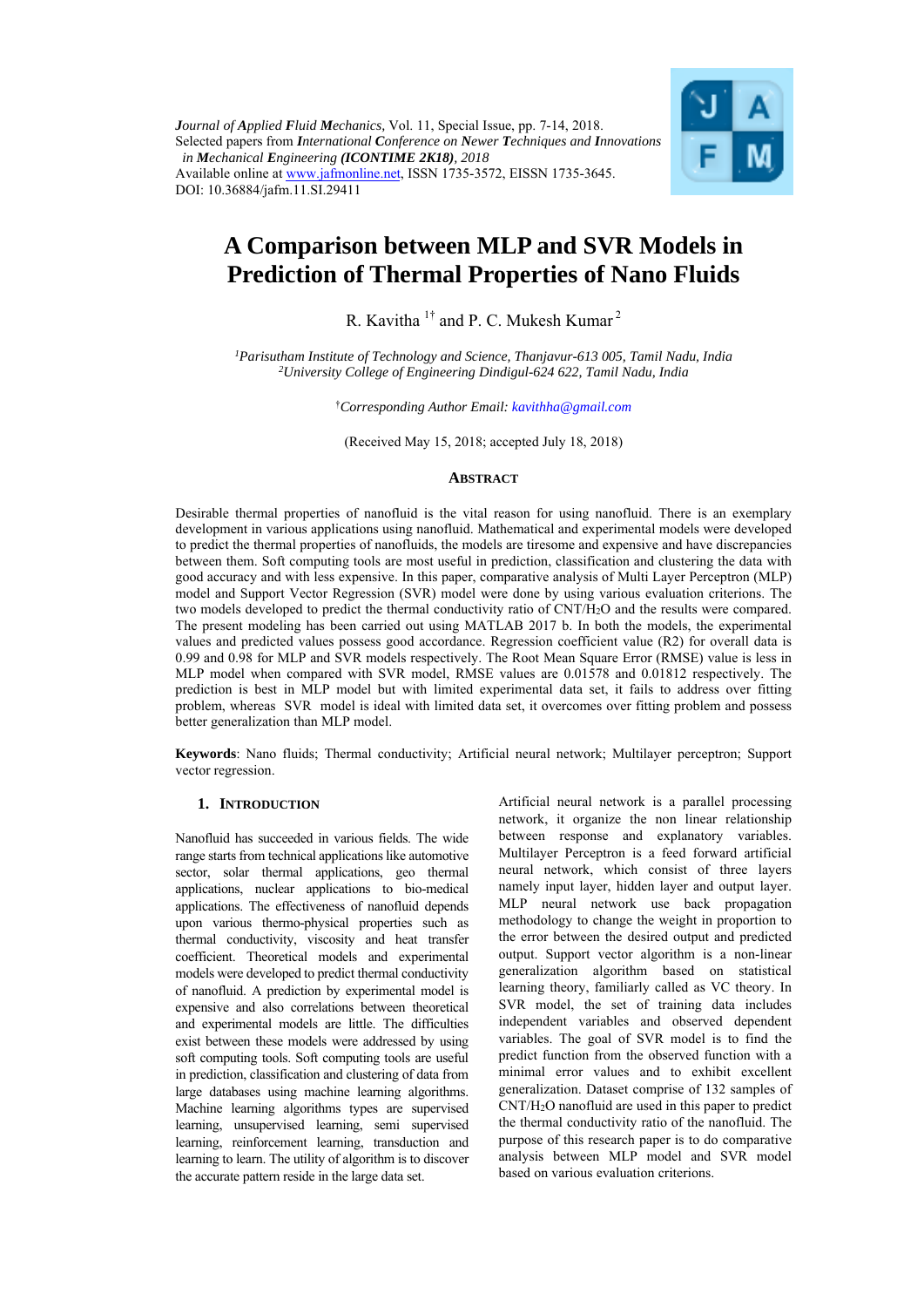## **2. ABOUT NANOFLUIDS**

The abundant growth of nanofluids is due to its thermal –physical properties. The thermal conductivity depends on various factors like particle size, particle shape, base fluid, pH value, temperature, particle volume concentration, particle materials, and thermal conductivity of base materials by Tajik (2013). Temperature, volume fraction and nanoparticle size are the most important properties used to enhance the thermal conductivity of nanofluids Manna (2012), Selvam (2016), Murshed (2008) and Mohammed Reza (2015). Increase in particle volume fraction in MWCNT/H2O sequentially increase heat transfer rate and increases pressure drop stated by Sulochana (2016), similarly increasing in the solid volume fraction increases the performance of heat transfer in the Al2O3nanofluid stated by Uddin (2017).

 $Al_2O_3$  /  $H_2O$  nanofluid was used and experimented in shell and coiled tube heat exchangers and revealed that heat transfer rate is high in nanofluids when compared with conventional heat transfer fluids. Beck (2010) through experiment concluded that increase in temperature, increases the thermal conductivity of nanofluids. Thermal conductivity of nanofluid increases with size of nanoparticle stated by Naramgari (2016). The researcher examined MWCNT/H2O nanofluid through experiment and stated that, brake thermal efficiency increases significantly in nanofluid than in water when it is used as a coolant in a four stroke diesel engine by Shakeri (2016). The stability of heat transfer of MWCNT with seven different base fluids were studied by Salehi (2011) and stated that MWCNT with grown oil possess good stability.

Spherical shaped nano particles has better thermal enhancement in of  $\text{CuO/H}_2\text{O}$  and  $\text{Al}_2\text{O}_3/\text{H}_2\text{O}$ nanofluids than cylindrical shaped nano particles stated by Vaferi (2014). The heat transfer rate of CuO /H2O and Al2O3/H2O nanofluids increase with small sized nano-particles revealed by Ariama (2015) and Masound (2017).The effectiveness of the binary nanofluid is higher than that with the base fluid by Ali (2013). The mass transfer rate of the dusty nanofluid increases with chemical reaction parameter and by fluid particle interaction parameter experimented and stated by Akbar (2014). Venkatesh *et al*. (2016) studied the flow of heat and fluid in solar air heater using Computational Fluid Dynamics (CFD). The predicted temperature results were observed within a deviation of  $\pm 10.64\%$ .

Enrichment in heat transfer rate of nanofluids made to develop various applications start from automotive sectors to cancer therapeutic applications. From the literature review, it is observed that prediction of thermal conductivity of nanofluid is essential to develop more applications using nanofluid in wider range. A very little work has been done on finding the pattern of thermal properties of nanofluids, therefore in this paper, soft computing tools are used to exhibit the pattern of

thermal properties of nanofluids and the performance of the developed models were compared.

#### **3. DESCRIPTION OF MLP MODEL**

Machine learning system is the fundamental to artificial neural networks, fuzzy systems, simulated annealing, rough sets, support vector machines and genetic algorithms to learn and predict the hidden<br>patterns from the data sets. Artificial neural patterns from the data sets. network (ANN) is capable network, to control the nonlinear relationship between independent variables and dependent variables Ibrahim (2018). Multi-layer feed forward layer neural network consist of minimum three layers namely input layer, hidden layer and output layer. The network changes its weight in proportion to the error between the desired output and predicted output by back propagation.

Fig.1. depicts, simple MLP – neural network model, the input layer, which comprise of explanatory variables, Temperature  $(T \text{ in } {}^{\circ}C)$  and Volume fraction (φ), the output layer, consist of response variable, thermal conductivity ratio and hidden layer where the number of neurons and weight between neurons are adjusted to get the desired output.

Thermal efficiency, thermal resistance and thermal conductivity experimental values are compared respectively with MLP predicted values, it was found, both the models possess good agreement between them stated by Vapnik (1999) and Mohammed (2016). Srinivasan (2017) studied and analysed about the missile with grid fins and the effect on flow drag using ANSYS. Godwin (2017) and investigated about the optimum parameters for obtaining the best performance using alternate fuels of IC engines working under the current cooling system using Nanofluids.



**Fig. 1. Representation of simple MLP Model.**

#### **4. DESCRIPTION OF SVR MODEL**

Support vector regression is a computational nonlinear generalization algorithm using statistical learning theory, familiarly called as VC theory. It is stated that, for water distribution system management the SVR methodology performed better in generalization than ANN method. It was revealed that prediction of thermal conductivity of nanofluid by using support vector regression model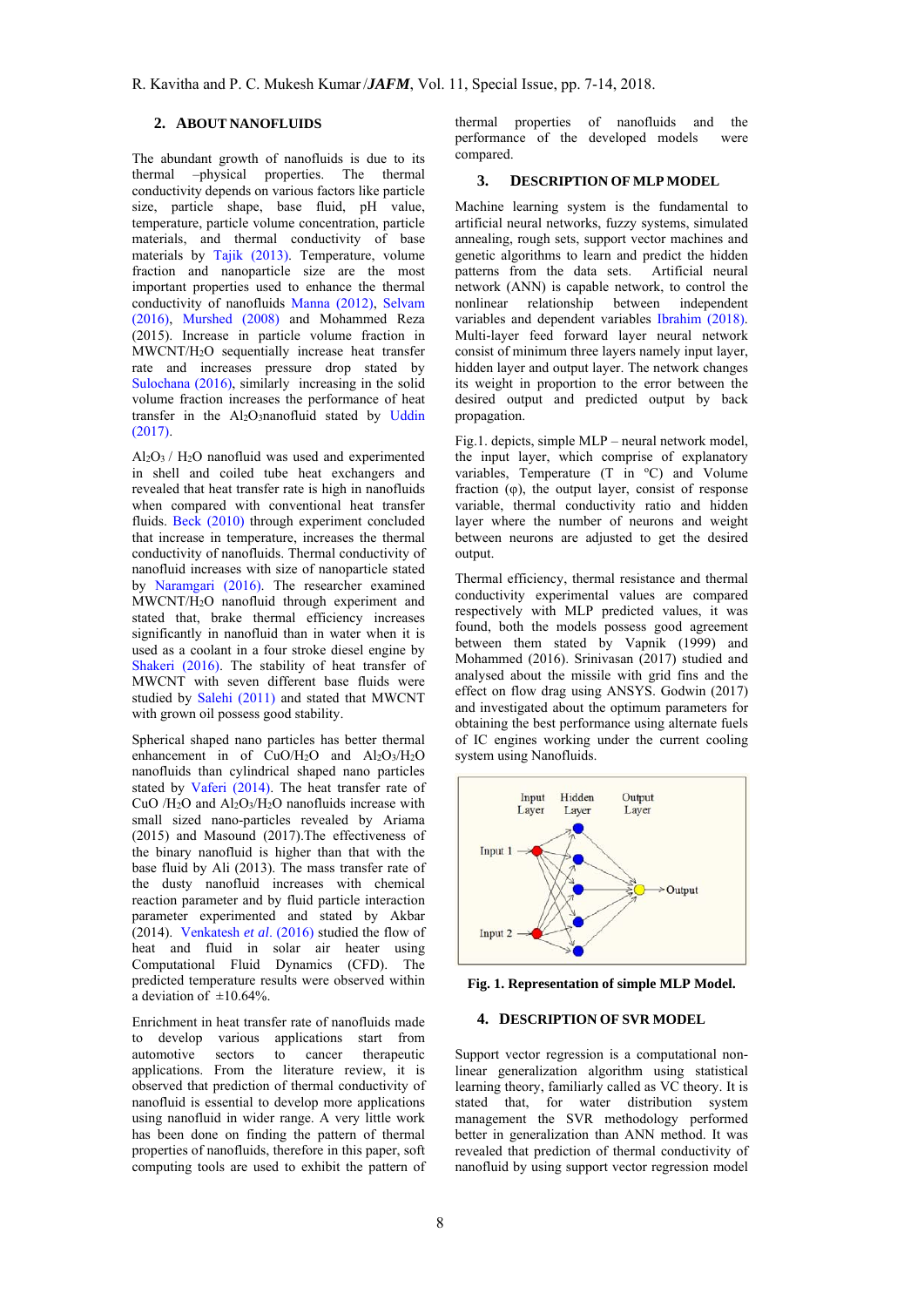is accurate.

In SVR model, the set of training data includes independent variables and observed dependent variables. The objective of SVR model is to map the inputs in a high dimensional feature space using nonlinear transformation mapping function by inner product function and forming linear regression in the high dimensional space.

In fig.2. regression curve with data points fitted by SVR is shown. SVR algorithm finds a function that approximate the observed response value and predicted response value with a precision  $\epsilon$  value, errors lesser than  $\epsilon$  are insignificant. Let set of data is  $(x_n, y_n)$ , where  $x_n$  is the vector of explanatory variables,  $y_n$  is the definite value of response variable, n takes the value from 1 to N, where N is the total number of data pairs. The linear model equation can be written as in Eq.(1).

$$
f(x, \omega) = w \cdot x + b \tag{1}
$$



**Fig. 2. Optimal hyper plane with slack variables.**

Where w, b represents coefficients and constant. The quality of estimation is evaluated by using  $\epsilon$ insensitive loss function, it is written as in Eq.(2).

$$
L_{\varepsilon}\big(\,y\,\text{,}f\,\big(\,x\,,\omega\big)\big)=\max\big(\big|y\,-\text{,}f\,\big(\,x\,,\omega\big)\big|-\varepsilon\,,0\big)\qquad(2)
$$

The minimizing the regularized risk function is given as in Eq.(3).

Min.R 
$$
(w, \xi_i^*) = \frac{1}{2} ||w||^2 + C \sum_{i=1}^n (\xi_i - \xi_i^*)
$$
 (3)

subject to:

$$
\begin{cases} y_i - \langle w, x_i \rangle - b & \leq \varepsilon + \xi_i \\ \langle w, x_i \rangle + b - y_i & \leq \varepsilon + \xi_i^* \\ \xi_i, \xi_i^* \geq 0 \end{cases}
$$

C term is trade off the complexity, it determines the trade off between the model flatness and empirical risk. This optimization problem can be transformed in to dual problem by applying kernel trick for nonlinear case, it is shown in Eq.(4)

$$
\langle \phi(x_i), \phi(x) \rangle = K(x_i, x) \tag{4}
$$

The solution for optimization problem is given as in

 $Eq.(5)$ 

$$
f(x) = \sum_{i=1}^{n_{SV}} (\alpha_i - \alpha_i^*) K(x_i, x)
$$
 (5)

subject to:  $0 \le \alpha_i^* \le C$ ,  $0 \le \alpha_i \le C$ 

where nsv is the number of support vectors and  $K(x_i, x)$  is a kernel function.

The common kernel functions are Linear, Gaussian kernel otherwise called as Radial Basis Function (RBF) kernel and Polynomial kernel. The three kernel functions are expressed in the Eq. (6), (7), (8) respectively.

Linear Kernel: 
$$
K(x_i, x_j) = x_j^T x_i
$$
 (6)

Radial Basis Kernel:

$$
K(x_i, x_j) = \exp\left(-\frac{1}{2\sigma^2} \|x_i - x_j\|^2\right)
$$
 (7)

Polynomial Kernel:

$$
K(x_i, x_j) = (x_i^T x_j + 1)^d
$$
 (8)

Prediction of thermal conductivity of nanofluid by experiment is expensive. Finding an accurate model with a limited dataset is disadvantageous using MLP model due to its generalization behavior, SVR model possess better generalization than MLP model even with fewer data set. A very few researchers were worked with SVR model to predict the thermal conductivity of nanofluid, hence in this paper, SVR model were deployed to predict the thermal conductivity of CNT/H2O and to exhibit the generalization ability of SVR.

## **5. EVALUATION CRITEROIN**

In this paper, a number of evaluation criterions are used to evaluate the MLP model and SVR model. These criteria are applied to measure the accordance between experimental values and predicted values. The criterions are Mean Square Error (MSE), Root Mean Square Error (RMSE), Normalized Mean Square Error (NMSE), Mean Absolute Error (MAE) and Regression coefficient value  $(R<sup>2</sup>)$ . The mathematical formulation of criterions are shown in Eq.  $(9)$ , $(10)$ , $(11)$ , $(12)$  and  $(13)$  respectively.

$$
MSE = \frac{1}{n} \sum_{i=1}^{n} (k_p - k_a)^2
$$
 (9)

$$
RMSE = \sqrt{\frac{1}{n} \sum_{i=1}^{n} (k_p - k_a)^2}
$$
 (10)

$$
NMSE = \frac{MSE}{\text{var}(k_a)}\tag{11}
$$

$$
MAE = \frac{1}{n} \sum_{i=1}^{n} |k_a - k_p|
$$
 (12)

$$
R^{2} = 1 - \frac{\sum_{i=1}^{n} (k_{a} - k_{p})^{2}}{\sum_{i=1}^{n} (k_{a} - \overline{k}_{a})^{2}}
$$
(13)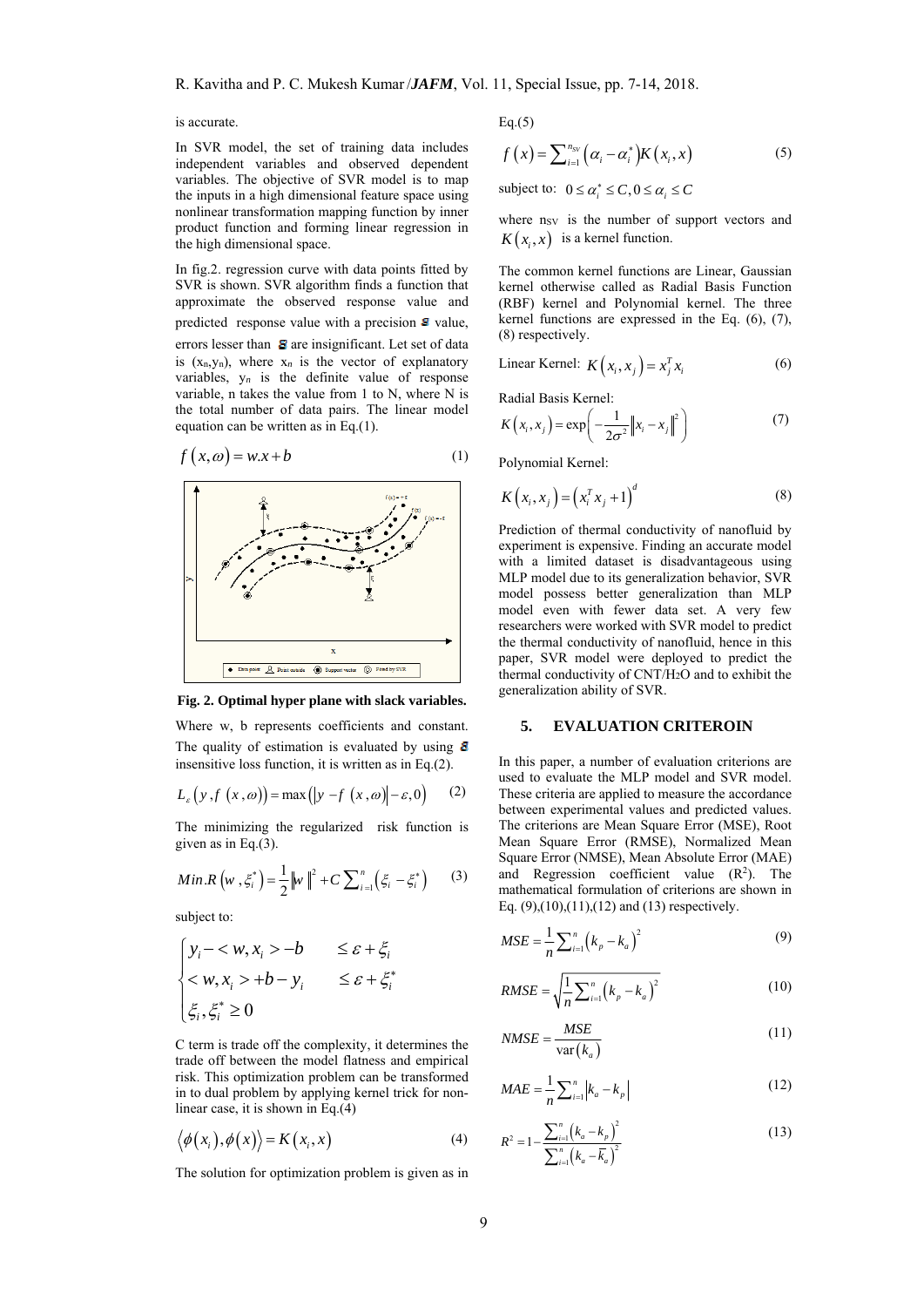Where  $k_p$ ,  $k_a$  denotes thermal conductivity ratio of predicted data and experimental data,  $k_a$  is mean value of thermal conductivity of experimental data for 'n' data values,'n' denotes total number of data samples.

## **6. RESULTS AND DISCUSSION**

The experimental values used for training the MLP model and SVR model have been taken from the paper [32]. Taken 132 sample data set comprise of temperature, volume fraction and thermal conductivity ratio of CNT/H2O to train the models. Many researchers in the literature review revealed the importance of temperature and volume fraction thermo-physical properties in enhancing the thermal conductivity of nanofluid. In both the models, temperature and volume fraction are taken as input in other words as explanatory variables and thermal conductivity ratio as response variable.

To show the importance of neurons in training the MLP, the network modeled, by varying neurons from five to twenty in hidden layer and Levenberg - Marquardt (LM) training algorithm is implemented. The performance of MLP network with a range of neurons in hidden layer is shown in Table 1. The range between 10 and 15 neurons are having less mean square error value when compared with 5 and 20 neurons. Overall regression coefficient (R2) is higher in 15 and 10 hidden neurons with 0.99216 and 0.99043 values respectively it represented in Fig.3 and in Fig. 4

Multilayer Perceptron (MLP) model predicts the thermal conductivity ratio accurately and it has good agreement with experimental values, it is represented in Fig. 5.

SVR model the set of training data includes independent variables and observed dependent variables. The objective of SVR model is to map the inputs in a high dimensional feature space using nonlinear transformation mapping function by inner product function and forming linear regression in the high dimensional feature space. SVR model with different kernel function namely linear kernel, Gaussian or RBF kernel and polynomial kernel were used to train the model without any test cross validation. The results obtained are shown in Table 2.

SVR model with cross validation is introduced to protect the data against over fitting problem. The cross validation method, partition the data set in to number of folds and provide the estimated accuracy in each piece of data set fold. The linear kernel, Gaussian kernel with various kernel scales of 0.35, 1.4 and 5.7 are used along with polynomial order 2 and 3, their results were shown in Table. 3.

Among three different kernel functions, polynomial kernel with third order function performs better by having lesser root mean square value (RMSE) compared with other kernel functions. In Table 4, experimental values are compared with the predicted values by three kernel functions and it is revealed that the values predicted by polynomial kernel where very close to the experiment values.

Fig.6, Fig.7 and Fig.8 depicts the good agreement between the experimental values and predicted values by linear kernel function, Gaussian kernel function and polynomial kernel function and it is clearly shown that prediction by polynomial function is more accurate .

| Table I MLP model with range of model neurons |            |             |             |            |         |  |
|-----------------------------------------------|------------|-------------|-------------|------------|---------|--|
| No.of                                         |            |             |             |            |         |  |
| Hidden                                        | <b>MSE</b> | <b>RMSE</b> | <b>NMSE</b> | <b>MAE</b> | $R^2$   |  |
| <b>Neurons</b>                                |            |             |             |            |         |  |
| 5                                             | 0.000349   | 0.018682    | 0.000286    | 0.014402   | 0.99031 |  |
| 10                                            | 0.000273   | 0.0165223   | 0.000224    | 0.014739   | 0.99043 |  |
| 15                                            | 0.000249   | 0.01578     | 0.000204    | 0.015635   | 0.99216 |  |
| 20                                            | 0.000403   | 0.020075    | 0.00033     | 0.01324    | 0.98854 |  |

**Table 1 MLP model with range of hidden neurons** 



Overall  $R = 0.99216$ 

**Fig. 3. Overall Regression values for 15 Hidden neurons** 





**Fig. 4. Overall Regression values for 10 Hidden neurons**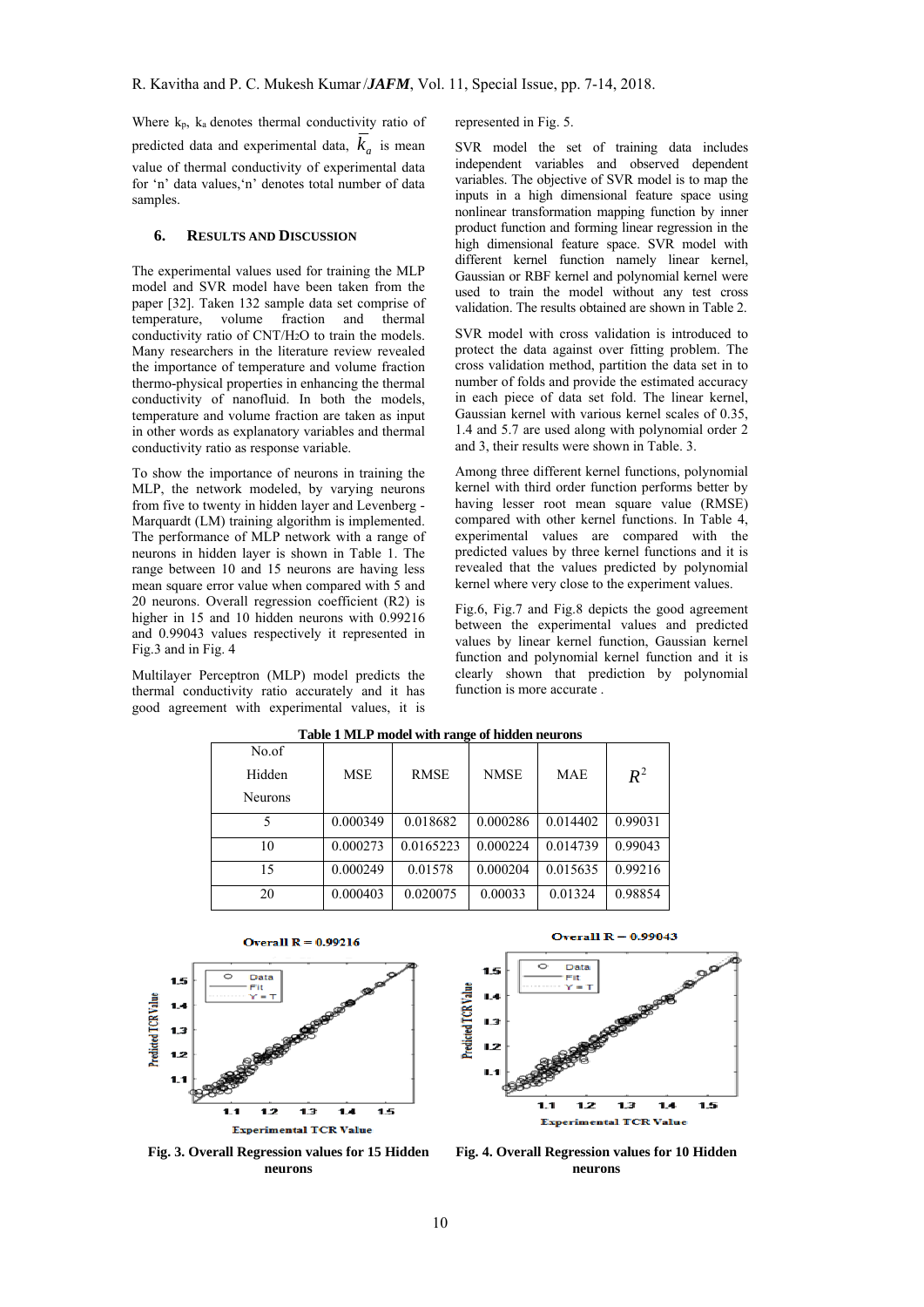R. Kavitha and P. C. Mukesh Kumar/*JAFM*, Vol. 11, Special Issue, pp. 7-14, 2018.



**Fig. 5. Experimental data and predicted data using MLP** 

**Table 2 SVR-Model with different kernel function** 

| <b>SVRMODEL</b>        | MSE      | <b>RMSE</b> | <b>NMSE</b> | <b>MAE</b> | $R^2$ |
|------------------------|----------|-------------|-------------|------------|-------|
| Linear                 | 0.001954 | 0.044202    | 0.001602    | 0.035374   | 0.88  |
| Gaussian               | 0.000345 | 0.018573    | 0.000283    | 0.015069   | 0.98  |
| Polynomial (3rd Order) | 0.000282 | 0.01679     | 0.000231    | 0.013765   | 0.98  |

| <b>SVR.MODEL</b>          | <b>MSE</b> | тари эр гистин Стор<br><b>RMSE</b> | <b>MAE</b> | $R^2$ | Speed     | <b>Training Time</b> |
|---------------------------|------------|------------------------------------|------------|-------|-----------|----------------------|
|                           |            |                                    |            |       | (Obs/Sec) | (Sec)                |
| Liner                     | 0.0021327  | 0.046181                           | 0.037412   | 0.87  | 1300      | 5.5743               |
| Gaussian<br>$KS-0.35$     | 0.0010513  | 0.032425                           | 0.025289   | 0.94  | 8200      | 0.90408              |
| Gaussian<br>$KS-1.4$      | 0.00053523 | 0.023135                           | 0.018257   | 0.97  | 7300      | 0.9355               |
| Gaussian<br>$KS-5.7$      | 0.0018449  | 0.042952                           | 0.034625   | 0.89  | 5700      | 0.95332              |
| Polynomial<br>(2nd Order) | 0.0009608  | 0.030997                           | 0.024989   | 0.94  | 10,000    | 6.7719               |
| Polynomial<br>(3rd Order) | 0.0003286  | 0.018126                           | 0.014791   | 0.98  | 7600      | 1.6904               |

**Table 3 SVR with Cross – Validation of 5 fold**

## **Table 4 SVR Model Cross validation with 5 fold**

|                           | Predicted Value |          |            |  |  |
|---------------------------|-----------------|----------|------------|--|--|
| <b>Experimental Value</b> | Linear          | Gaussian | Polynomial |  |  |
|                           | Kernel          | Kernel   | Kernel     |  |  |
| 1.2238                    | 1.1948          | 1.2058   | 1.2022     |  |  |
| 1.0703                    | 1.0639          | 1.0608   | 1.0476     |  |  |
| 1.1735                    | 1.1390          | 1.1481   | 1.1565     |  |  |
| 1.0932                    | 1.1131          | 1.1007   | 1.0969     |  |  |
| 1.4534                    | 1.4423          | 1.4711   | 1.4590     |  |  |
| 1.4480                    | 1.3735          | 1.4509   | 1.4432     |  |  |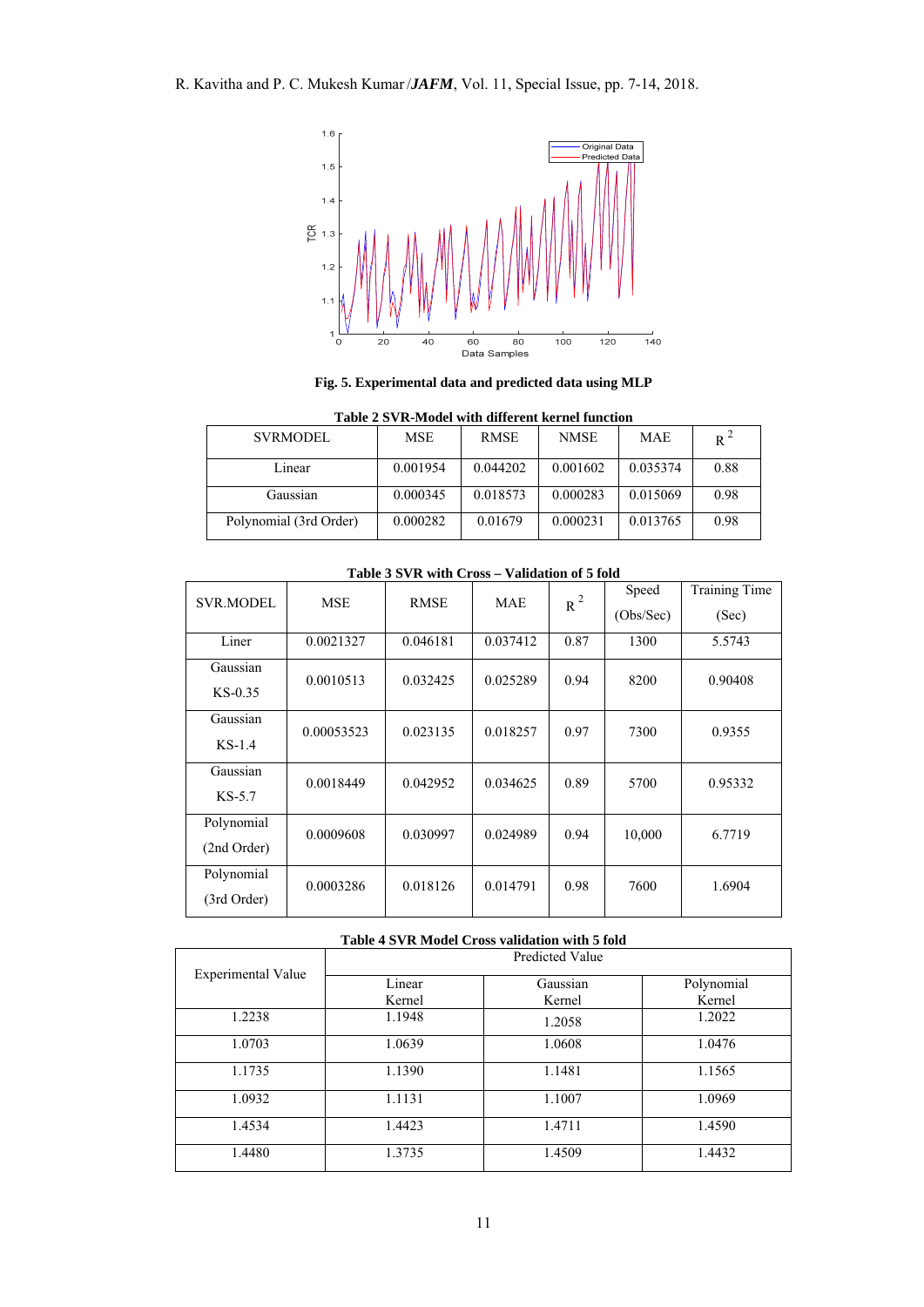

**Fig. 6. Prediction using SVR-Linear Kernel Model** 



**Fig. 7. Prediction using SVR-Gaussian Kernel Model** 



**Fig. 8. Prediction using SVR-Polynomial Kernel Model** 

In Table 5, the MLP model and SVR model performance were compared. MLP with 15 neurons has been chosen as its performance is better than 5, 10, 20 neurons in the hidden layer. SVR model trained using polynomial kernel function, without cross validation and including cross validation were taken and compared the performance. Among all the developed models the least RMSE value is achieved by MLP model but, for generalization purpose and to overcome over fitting problem with limited data set of nanofluids, SVR model is preferred due its generalization ability even with fewer data sets.

#### **7. CONCLUSION**

In this research paper, comparative analysis of Multi Layer Perceptron (MLP) model and Support Vector Regression (SVR) model were done by using various evaluation criterions. The two models developed to predict the thermal conductivity ratio of  $CNT/\hat{H}_2O$  and the results were compared. Both the models possessed a good accordance between experimental values and predicted values. Mean Square Error (MSE), Root Mean Square Error (RMSE), and Regression coefficient value  $(R<sup>2</sup>)$  are considered as main evaluation criterions. Regression coefficient value from the best MLP model and SVR model are obtained, the values are 0.99 and 0.98 respectively, the coefficient value is closer to 1, hence it could be implied that the predicted results are reliable and accurate. The Root Mean Square Error (RMSE) value is lesser in MLP model when compared with SVR model, the values are 0.01578 and 0.01812 respectively. To predict the model, we required large data set, in the case of prediction of thermal conductivity, we required more experimental values that is too expensive. With limited dataset, MLP model suffers in over fitting problem and in generalization to conquer this problem SVR model is preferred to predict the thermal conductivity of nanofluid and to exhibit excellent generalization behavior with fewer data.

| Developed Model       | <b>MSE</b> | <b>RMSE</b> | <b>MAE</b> | $R^2$   |
|-----------------------|------------|-------------|------------|---------|
| MLP-15 Neurons        | 0.000249   | 0.01578     | 0.015635   | 0.99216 |
| <b>SVR Polynomial</b> |            |             |            |         |
| Kernel Without Cross  | 0.000282   | 0.01679     | 0.013765   | 0.98    |
| Validation            |            |             |            |         |
| <b>SVR Polynomial</b> |            |             |            |         |
| Kernel With Cross     | 0.0003286  | 0.018126    | 0.014791   | 0.98    |
| Validation            |            |             |            |         |

**Table 5 Comparison between developed models**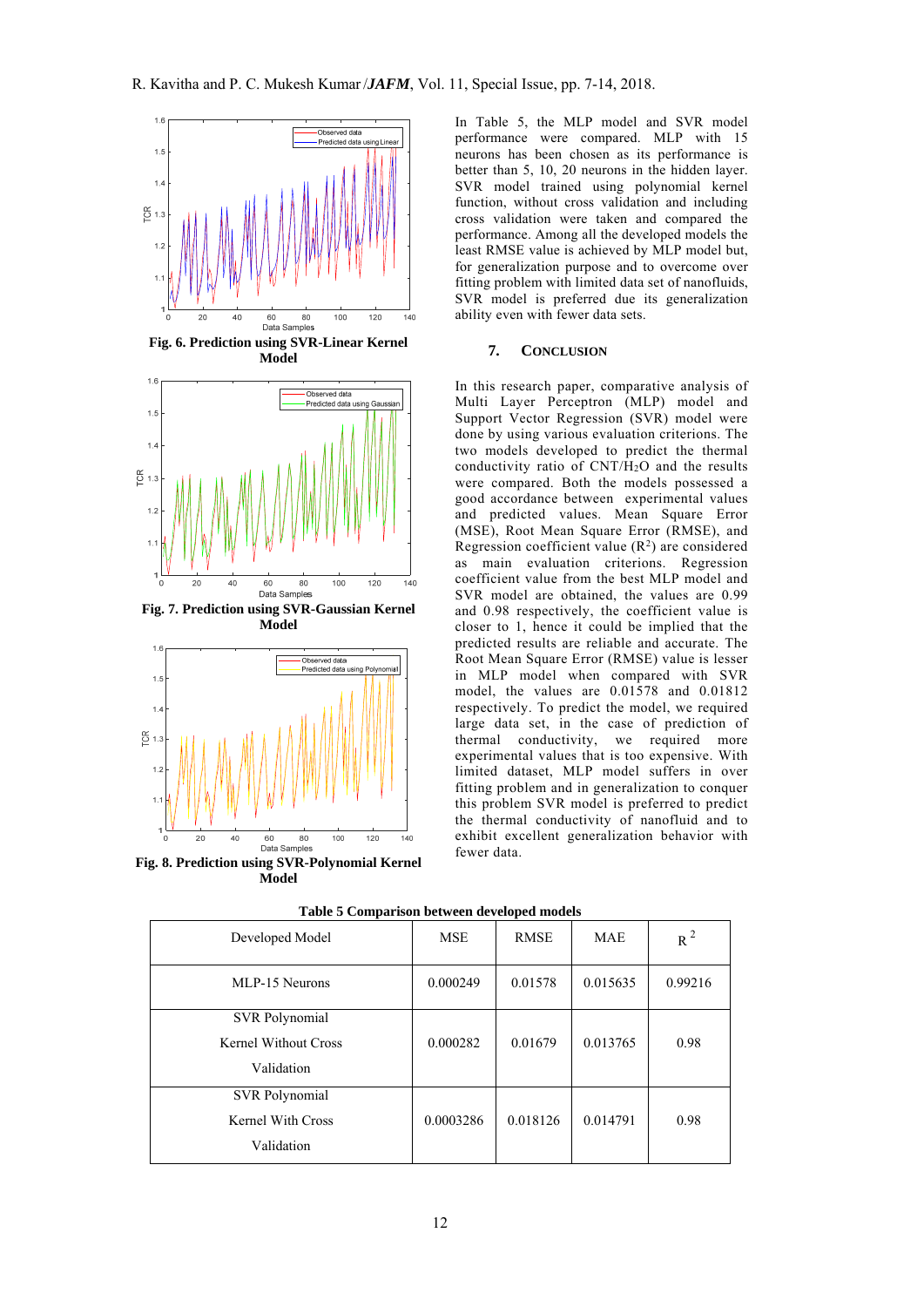### **REFERENCES**

- Alade, I. O., T. A. Oyehan, I. K. Popoola, Sunday O. Olatunji, O. Olatunji and B. Aliyu (2018) Modeling thermal conductivity enhancement of metal and metallic oxide nanofluids using support vector regression, *Advanced Powder Technology* 29 (1) 157-167.
- Ariana, M. A., B. Vaferi. and G. Karimi. (2015) Prediction of Thermal conductivity of alumina water-based Nanofluids by Artificial Neural Networks, *Powder Technology,* 278 1-10.
- Armou, S., R. Mir, Y. El Hammami, K. Zine-Dine and M. El Hattab (2017) Heat and Mass Transfer Enhancement in Absorption of Vapor in Laminar Liquid Film by Adding Nano-Particles, *Journal of Applied Fluid Mechanics* 10 (6), 1711-1720.
- Battira, M., R. Rachid Bessaïh, Radial and Axial (2016)Magnetic Fields Effects on Natural Convection in a Nanofluid-filled Vertical Cylinder, *Journal of Applied Fluid Mechanics* 9 (1), 407-418.
- Beck, M., Y. Yuan, P. Warrier and A. Teja (2010) The effect of particle size on the thermal conductivity of alumina nanofluids in water,ethylene glycol and ethyleneglycol with water mixtures, *Journal of Nanoparticles Research* 12, 1469-1477.
- Godwin Antony, A., S. Dinesh, K. Rajaguru and V. Vijayan (2017) Analysis and Optimization of Performance Parameters in Computerized I.C. Engine Using Diesel Blended with Linseed Oil and Leishmaan's Solution, *Mechanics and Mechanical Engineering* 21(2), 193–205.
- Hemmat Esfe, M., K. Motahari, E. Sanatizadeh, M. Afrand, H. Rostamian and M. R. Hassani Ahangar, (2016) Estimation of thermal conductivity of CNT–water in low temperature by artificial neural network and correlation", *International Communications in Heat and Mass Transfer* 76, 376-381.
- Hojjat, M., S. Gh. Etemad. R. Bagheri, and J. Thibault (2011) Thermal Conductivity of non-Newtonian nanofluids: Experimental data and modeling using neural network*, International Journal of Heat and Mass Transfer* 54, 1017- 1023
- Jamal, T., Abadi. M. and Zam Zamian A. H, (2013) Optimization of Thermal Conductivity of Al2O3 Nanofluid by Using ANN and GRG Methods, *International Journal of Nanoscience and Nanotechnology* 9 (4), 177-184.
- Khajeh, K., L. Jahanshaloo, S. Ebrahimi and H. Aminfar (2018) Mixed Convection Heat Transfer of Al2O3 Nanofluid on the Elliptical Shapes: Numerical Study of Irreversibility, *Journal of Applied Fluid Mechanics* 11 (1), 177-189.

Lakshmanan, P., P. Kaliyappan, M. Ranjithkumar,

K. Aravinth, D. Vakkachan, C. Moorthy and S. Kumar, (2017) An Experimental Investigation to Study the Performance and Emission Characteristics of Chicken Fat Oil Fuelled DI Diesel Engine, *Journal of Applied Fluid Mechanics*10 (Special Issue), 85-91

- Liu, M. S., M. C. C. Lin, C. Y. Tsai and C. C. Wang (2006) Enhancement of thermal conductivity with Cu for nanofluids using chemical reduction method, International *Journal of Heat Mass Transfer* 49 (17-18), 3028-3033.
- Manna, O., S. K. Singh and G. Paul, (2012) Enhanced thermal conductivity of Nano SiC dispersed water based Nano fluid, *Bulletin of Material sciences* 35 (5), 707-712.
- Murshed, S., M. S. Leong, K. C. Cand Yang, (2008) Thermophysical and Electro kinetic Properties of Nano fluids-A Critical Review, *Applied Thermal Engineering* 28 (17-18), 2109-2125.
- Noghrehabadi, A. and R. Pourrajab (2016) Experimental investigation of forced convective heat transfer enhancement of γ- Al2O3/water nanofluid in a tube, *Journal of Mechanical Science and Technology* 30 (2), 943-952.
- Sadollah, A. , A. Ghadimi, I. H. Metselaar and A. Bahreininejad (2013) Prediction and optimization of stability parameters for titanium dioxide nanofluid using response surface methodology and artificial neural networks, Science and *Engineering Composite Materials* 20 (4) 1-12.
- Salehi. H., S. Zeinali Heris, M. Koolivand Salooki, S. H. Noei (2011) Designing a Neural Network for Closed Thermosyphon with Nanofluid using a Genetic Algorithm, *Brazilian Journal of Chemical Engineering* 28 (1), 157-168.
- Salimpour, M. R. and A. Dehshiri-Parizi, (2015) Convective heat transfer of nanofluid flow through conduits with different cross-sectional shapes, *Journal of Mechanical Science and Technology* 29 (2), 707-713.
- Selvam, C., D. Mohan Lal and H. Sivasankarn, (2016) Thermophysical properties of ethylene glycol-water mixture containing silver nanoparticle, *Journal of Mechanical Science and Technology* 30 (3), 1271-1279.
- Shakeri, A., Ghassemi, M., Hassani, A. Hajian (2016) Investigation of material removal rate an surface roughness in wire electrical discharge machining process for cementation alloy steel using artificial neural network, International *Journal of Advanced Manufacturing Technology*82 (1-4), 549 - 557.
- Shirzad, A., M. Tabesh and R. Farmani (2014) A comparison between performance of support vector regression and artificial neural network in prediction of pipe burst rate in water distribution networks, *Journal of Civil Engineers*18 (4) 941-948.

Srinivasan, R., V. Vijayan and K. Sridhar (2017)